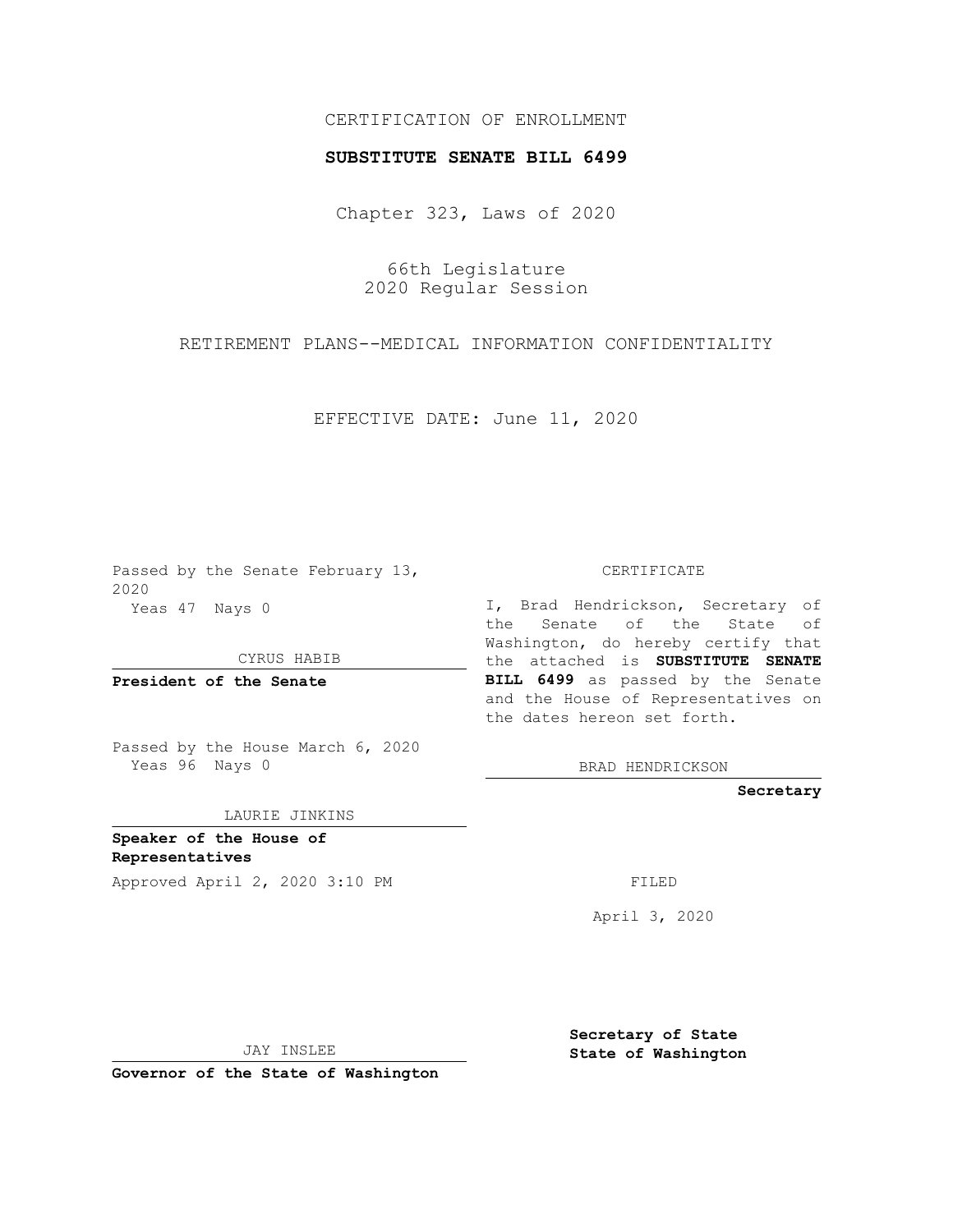## **SUBSTITUTE SENATE BILL 6499**

Passed Legislature - 2020 Regular Session

## **State of Washington 66th Legislature 2020 Regular Session**

**By** Senate State Government, Tribal Relations & Elections (originally sponsored by Senators Schoesler, Hunt, Kuderer, Becker, Conway, and Hasegawa; by request of Department of Retirement Systems)

READ FIRST TIME 02/07/20.

1 AN ACT Relating to protecting the confidentiality of retirement 2 system files and records relating to health information; amending RCW 3 42.56.360; and adding a new section to chapter 41.04 RCW.

4 BE IT ENACTED BY THE LEGISLATURE OF THE STATE OF WASHINGTON:

5 NEW SECTION. **Sec. 1.** A new section is added to chapter 41.04 6 RCW to read as follows:

 Medical information contained in files and records of members of retirement plans administered by the department of retirement systems or the law enforcement officers' and firefighters' plan 2 retirement board, under the provisions of this title, are confidential and exempt from public inspection and copying under chapter 42.56 RCW. 12 However:

13 (1) Representatives of an applicant may review an application 14 file or receive specific information from an application file with 15 the signed authorization of the applicant.

 (2) Health care providers treating or examining applicants claiming disability retirement benefits under this title, or physicians giving medical advice to the department of retirement systems regarding any application, may, at the discretion of the department of retirement systems, inspect the application files and 21 records of applicants.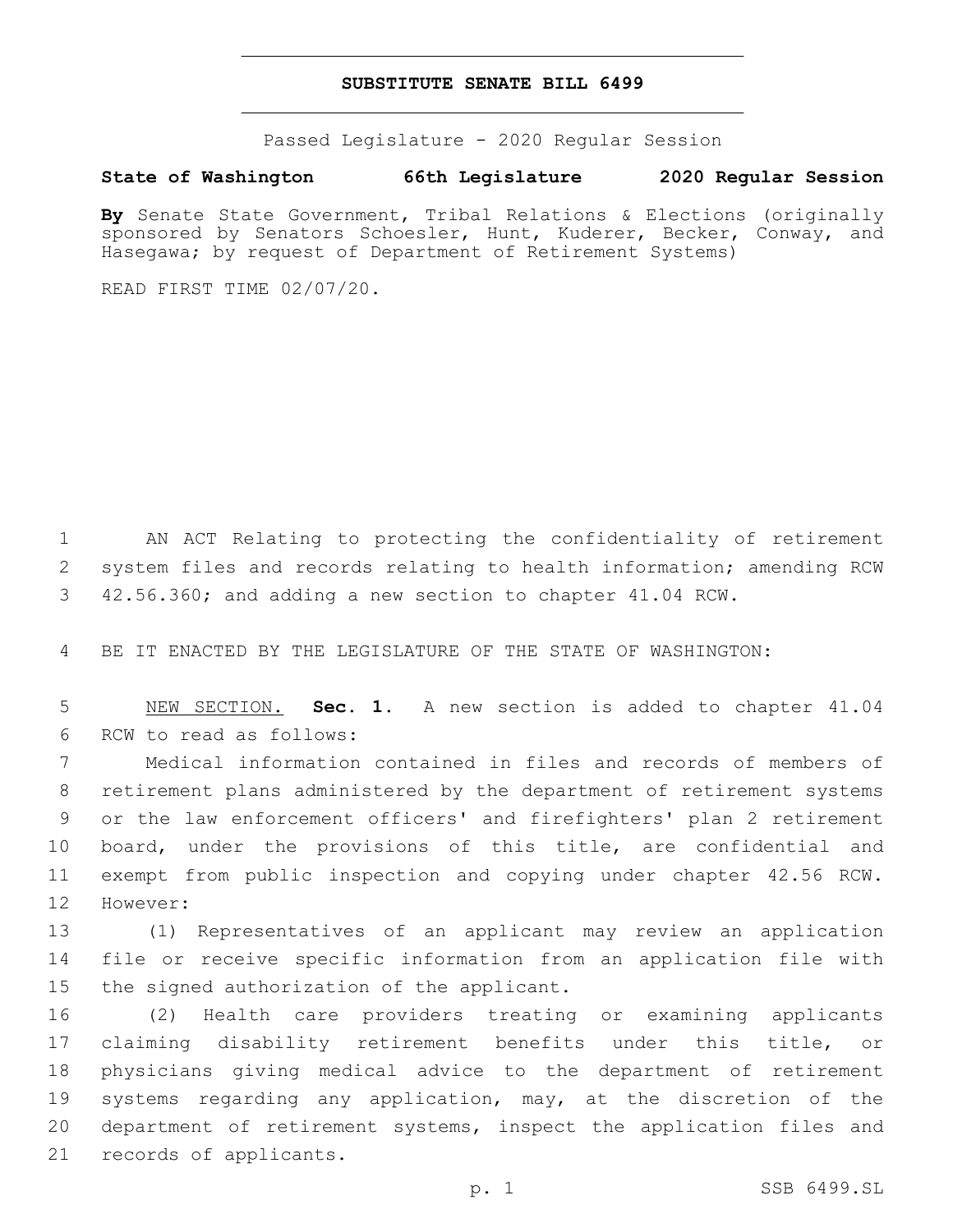(3) At the discretion of the department of retirement systems, persons rendering assistance to the department at any stage of the proceedings on any matter pertaining to the administration of this title may inspect the health information contained in application 5 files and records of applicants.

 **Sec. 2.** RCW 42.56.360 and 2016 c 238 s 2 are each amended to 7 read as follows:

 (1) The following health care information is exempt from 9 disclosure under this chapter:

 (a) Information obtained by the pharmacy quality assurance 11 commission as provided in RCW 69.45.090;

 (b) Information obtained by the pharmacy quality assurance commission or the department of health and its representatives as provided in RCW 69.41.044, 69.41.280, and 18.64.420;

 (c) Information and documents created specifically for, and collected and maintained by a quality improvement committee under RCW 43.70.510, 70.230.080, or 70.41.200, or by a peer review committee under RCW 4.24.250, or by a quality assurance committee pursuant to RCW 74.42.640 or 18.20.390, or by a hospital, as defined in RCW 43.70.056, for reporting of health care-associated infections under RCW 43.70.056, a notification of an incident under RCW 70.56.040(5), 22 and reports regarding adverse events under RCW 70.56.020(2)(b), regardless of which agency is in possession of the information and 24 documents;

 (d)(i) Proprietary financial and commercial information that the submitting entity, with review by the department of health, specifically identifies at the time it is submitted and that is provided to or obtained by the department of health in connection with an application for, or the supervision of, an antitrust exemption sought by the submitting entity under RCW 43.72.310;

 (ii) If a request for such information is received, the submitting entity must be notified of the request. Within ten business days of receipt of the notice, the submitting entity shall provide a written statement of the continuing need for confidentiality, which shall be provided to the requester. Upon receipt of such notice, the department of health shall continue to treat information designated under this subsection (1)(d) as exempt 38 from disclosure;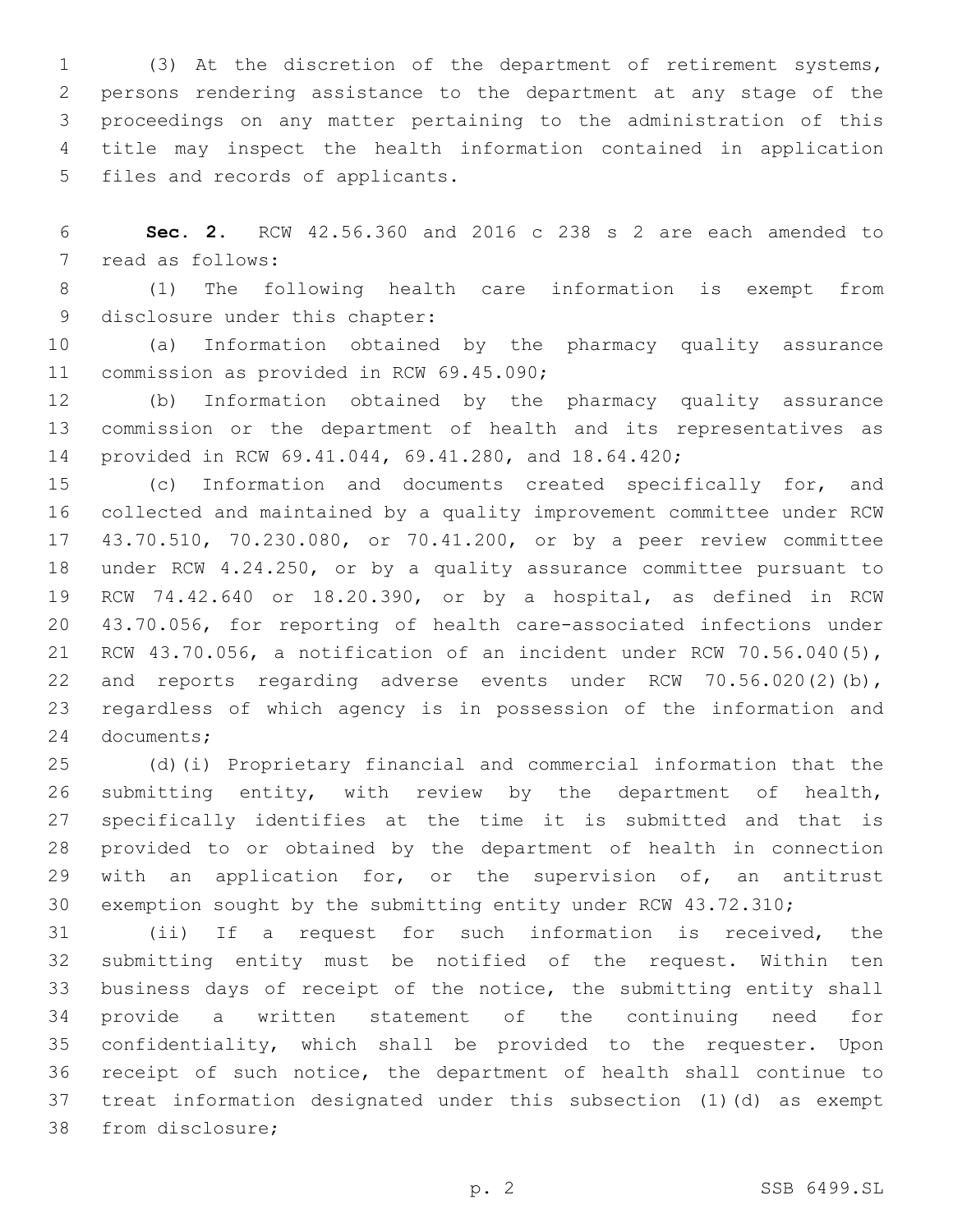(iii) If the requester initiates an action to compel disclosure under this chapter, the submitting entity must be joined as a party to demonstrate the continuing need for confidentiality;

 (e) Records of the entity obtained in an action under RCW 5 18.71.300 through 18.71.340;

 (f) Complaints filed under chapter 18.130 RCW after July 27, 7 1997, to the extent provided in RCW  $18.130.095(1)$ ;

 (g) Information obtained by the department of health under 9 chapter 70.225 RCW;

 (h) Information collected by the department of health under chapter 70.245 RCW except as provided in RCW 70.245.150;

 (i) Cardiac and stroke system performance data submitted to national, state, or local data collection systems under RCW 14  $70.168.150(2)(b)$ ;

 (j) All documents, including completed forms, received pursuant to a wellness program under RCW 41.04.362, but not statistical 17 reports that do not identify an individual; ((and))

 (k) Data and information exempt from disclosure under RCW 43.371.040; and

 (l) Medical information contained in files and records of members 21 of retirement plans administered by the department of retirement 22 systems or the law enforcement officers' and firefighters' plan 2 23 retirement board, as provided to the department of retirement systems 24 under section 1 of this act.

 (2) Chapter 70.02 RCW applies to public inspection and copying of 26 health care information of patients.

 (3)(a) Documents related to infant mortality reviews conducted pursuant to RCW 70.05.170 are exempt from disclosure as provided for 29 in RCW 70.05.170(3).

 (b)(i) If an agency provides copies of public records to another agency that are exempt from public disclosure under this subsection (3), those records remain exempt to the same extent the records were exempt in the possession of the originating entity.

 (ii) For notice purposes only, agencies providing exempt records under this subsection (3) to other agencies may mark any exempt records as "exempt" so that the receiving agency is aware of the exemption, however whether or not a record is marked exempt does not affect whether the record is actually exempt from disclosure.